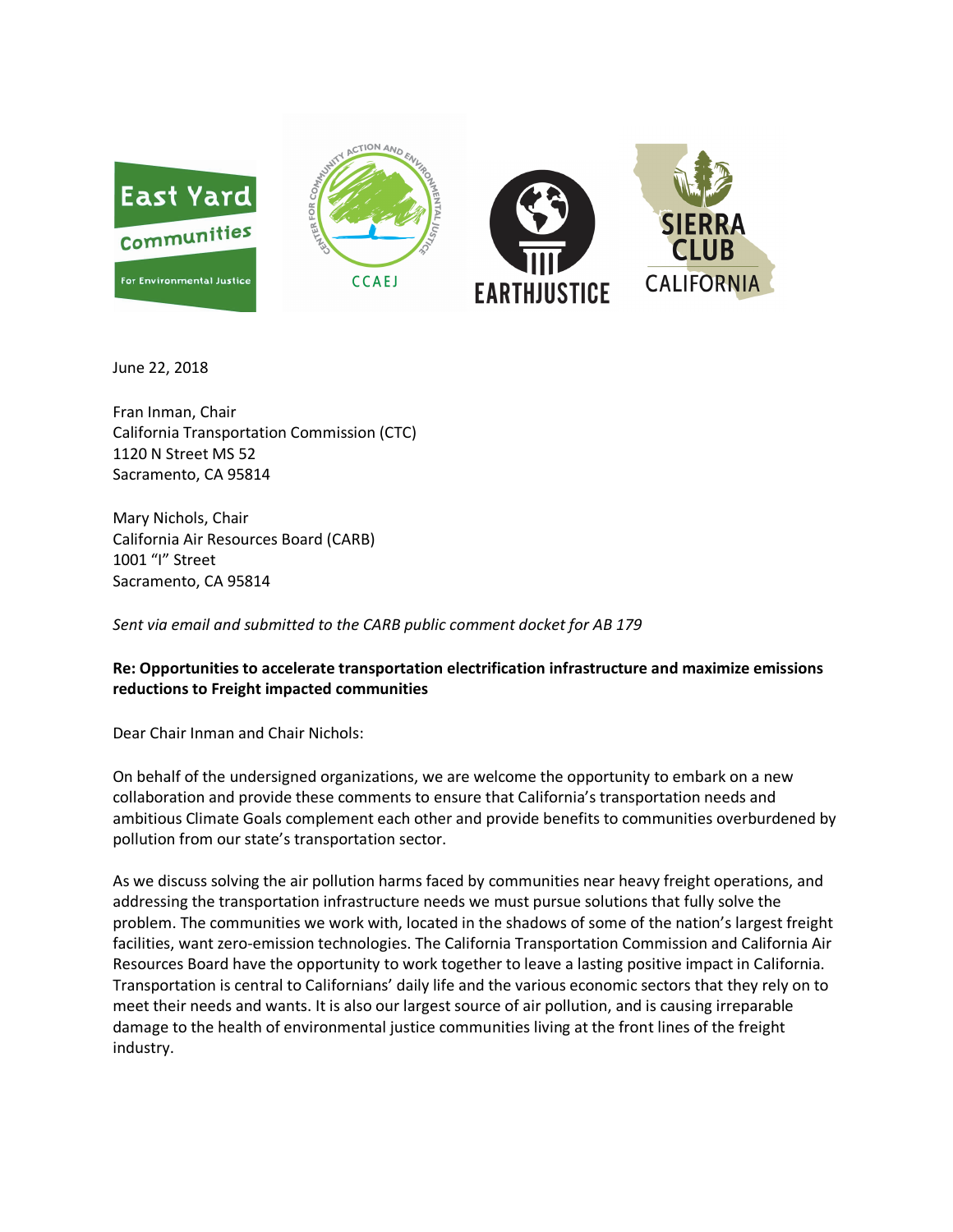We urge you both, as leaders of your respective agencies, to seize the opportunity created by AB 179. The joint meetings of the CTC and CARB are an opportunity to tackle the underlying issues that are behind the unsustainability of current transportation trends. There is a huge need for charging infrastructure, including clean energy resources like energy storage, for larger on- road and off-road vehicles. The real driver in deadly regional air pollution is the equipment in the freight industry. While cars contribute to our ozone and fine particulate woes, they are not as significant a driver of our air pollution. Personal, light-duty vehicles are a major driver of our GHG pollution fostered by practices that reinforce the primacy of single-occupancy vehicle use over more sustainable modes of transportation.

Alleviating the immense burden of air pollution created by our transportation sector, freight in particular, requires several complementary strategies. In addition to our recommendations below focused on prioritization of the electrification of medium and heavy duty vehicles to reduce air pollution focusing on communities burdened by freight traffic; we wholly support the concerns articulated by partners on VMT reduction to halt the misguided practice of adding road capacity in the name of congestion relief in urban, high-growth areas. These strategies are mutually supportive, and each are necessary -- we must not pursue one without the others.

Some of the top issues that we believe must be addressed are:

- 1. Need for assessment of heavy duty infrastructure needs. Prioritizing zero emissions infrastructure does not mean curbing economic growth. Transportation infrastructure needs and assessments need to go beyond traditional planning context and produce comprehensive analysis of the state's electrification infrastructure needs specifically emphasizing the needs of heavy-duty vehicles. Electrification of our transportation infrastructure would result in health benefits valued at over \$21 billion dollars. We must emphasize zero emissions technologies and explicitly move away from combustion vehicles.
- 2. Cross- Agency Collaboration: California Air Resources Board needs to work closely with utilities like Southern California Edison and Los Angeles Department of Water & Power, in addition to regulatory agencies like the California Public Utilities Commission and the California Energy Commission, to make sure there is a common understanding that heavy-duty zero-emission vehicle infrastructure is under-funded. In the Scoping Plan transportation element – prioritization of zero emissions infrastructure should be explicit.
- 3. Off road emissions: Targeting off-road emissions is an essential component of any strategy aimed at improving emissions related to California's transportation infrastructure. A comprehensive zero-emission strategy should ultimately include all of the off-road diesel equipment at our ports, railyards, and warehouses. Uniquely addressing emissions from vehicles will contribute to attainment of GHG reduction targets but not criteria pollutants reductions. In order to address the myriad of emissions related to the broader transportation sector it is necessary to remove and transition all diesel equipment that's categorized as off-road.
- 4. Integrating Clean Air Targets Into Transportation Planning: The interaction between transportation planning process and the State Implementation Planning process is broken. Transportation planners are clearly not receiving the correct signals on how much air pollution is necessary to be reduced to meet federal and state clean air standards. While much of these reductions will come from CARB regulations, reductions are also needed from the design and